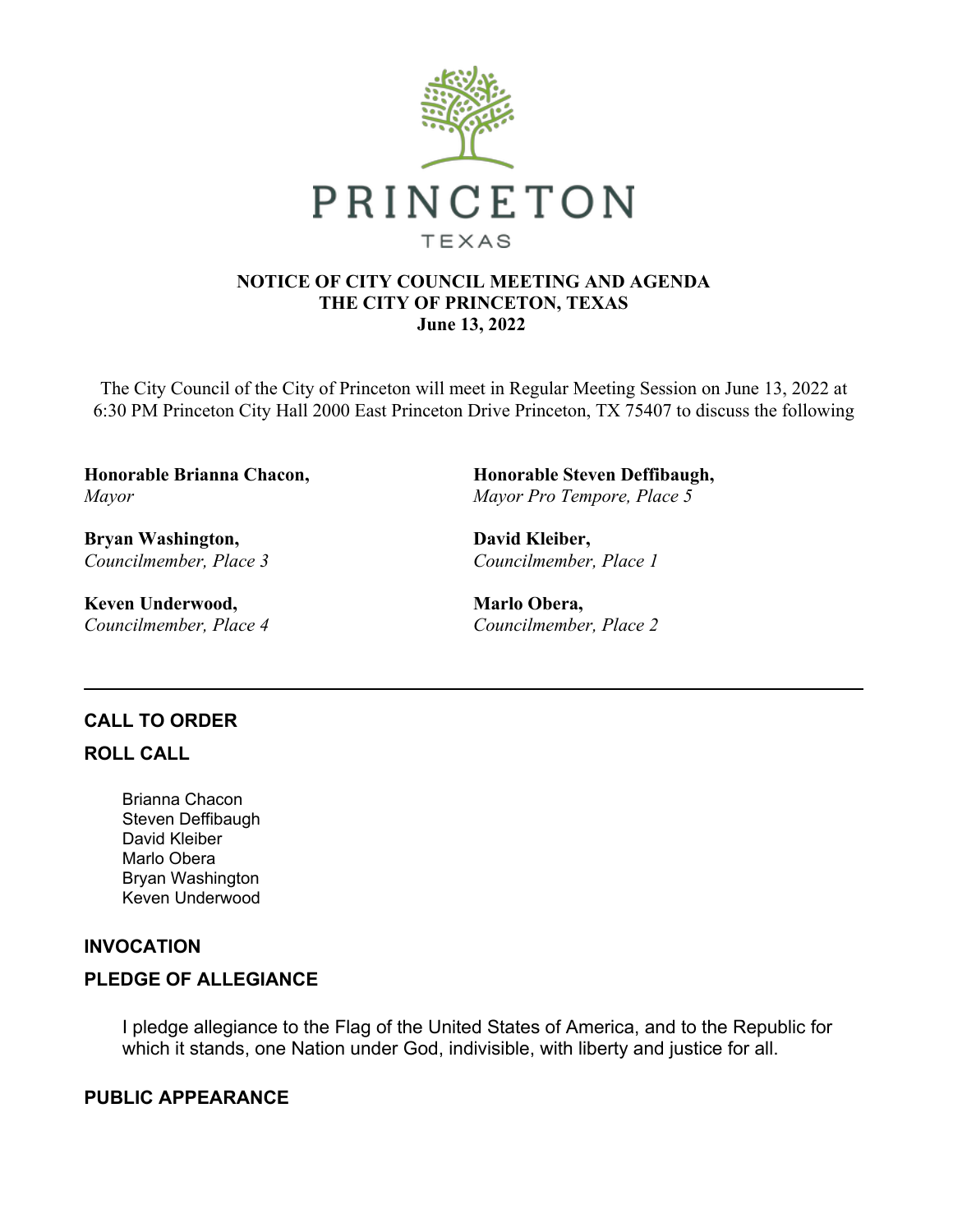Speakers are allowed 3 minutes to speak. The Council is unable to respond to or discuss any issues that are brought up during this section that are not on the agenda, other than to make statements of specific factual information in response to a speaker's inquiry or to recite existing policy in response to the inquiry.

## **MAYORS COMMENTS**

#### **CONSENT AGENDA**

Consent Agenda: All consent agenda items listed are considered to be routine by the City Council and will be enacted by one motion. There will be no separate discussion of these items unless a Councilmember so requests, in which event the item will be removed from the Consent Agenda and considered in its normal sequence on the agenda.

## **Minutes**

Discussion and possible action regarding the minutes of May 23, 2022, Regular City Council Meeting. [CC Minutes 05.23.22.pdf](https://legistarweb-production.s3.amazonaws.com/uploads/attachment/pdf/1413183/CC_Minutes_05.23.22.pdf)

## **2nd Quarter Financial Report FY21-22**

Discussion and possible action regarding the FY2021-22 Financial Report for the six months ended March 31, 2022 (unaudited).

[2nd Quarter Financial Report FY21-22.pdf](https://legistarweb-production.s3.amazonaws.com/uploads/attachment/pdf/1397055/2nd_Quarter_Financial_Report_FY21-22.pdf)

#### **REGULAR AGENDA**

#### **2022- Proclamation (Juneteenth)**

**165** Proclamation honoring Juneteenth, June 19, 2022. [JUNETEENTH PROCLAMATION.pdf](https://legistarweb-production.s3.amazonaws.com/uploads/attachment/pdf/1416008/JUNETEENTH_PROCLAMATION.pdf)

#### **2022- Resolution No. 2022-06-13-R (Eastridge PID)**

**166** Consider a resolution approving a preliminary project plan and financing plan for reinvestment zone number three, and establishing the boundaries of such zone number three; calling a public hearing with regard to the creation of such zone; providing an effective date; and resolving other matters related thereto. [City Res Notice of Public Hearing \(TIRZ 3 - Eastridge\) June 13 2022.pdf](https://legistarweb-production.s3.amazonaws.com/uploads/attachment/pdf/1413136/City_Res_Notice_of_Public_Hearing__TIRZ_3_-_Eastridge__June_13_2022.pdf) [Eastridge Reinvestment Zone 3 Summary.pdf](https://legistarweb-production.s3.amazonaws.com/uploads/attachment/pdf/1417275/Eastridge_Reinvestment_Zone_3_Summary.pdf)

## **2022- Public Hearing (Winchester PID No. 3)**

**167** Public Hearing regarding the creation of Winchester Cross Public Improvement District No. 3.

[Notice of Creation Hearing \(Winchester 3\).pdf](https://legistarweb-production.s3.amazonaws.com/uploads/attachment/pdf/1413135/Notice_of_Creation_Hearing__Winchester_3_.pdf)

#### **2022- Resolution No. 2022-06-13-R01 (Winchester PID No. 3)**

**168** Consider a resolution regarding the creation of a public improvement district and ordering public improvements to be made for the benefit of such district; providing for a severability clause; providing an effective date; and containing other matters relating to the subject.

[Resolution Creating PID \(Winchester 3 PID\) \(June 13 2022\).pdf](https://legistarweb-production.s3.amazonaws.com/uploads/attachment/pdf/1413140/Resolution_Creating_PID__Winchester_3_PID___June_13_2022_.pdf)

#### **2022- Reimbursement Agreement (Winchester Crossing)**

**169** Discussion and possible action regarding this First Amendment to Winchester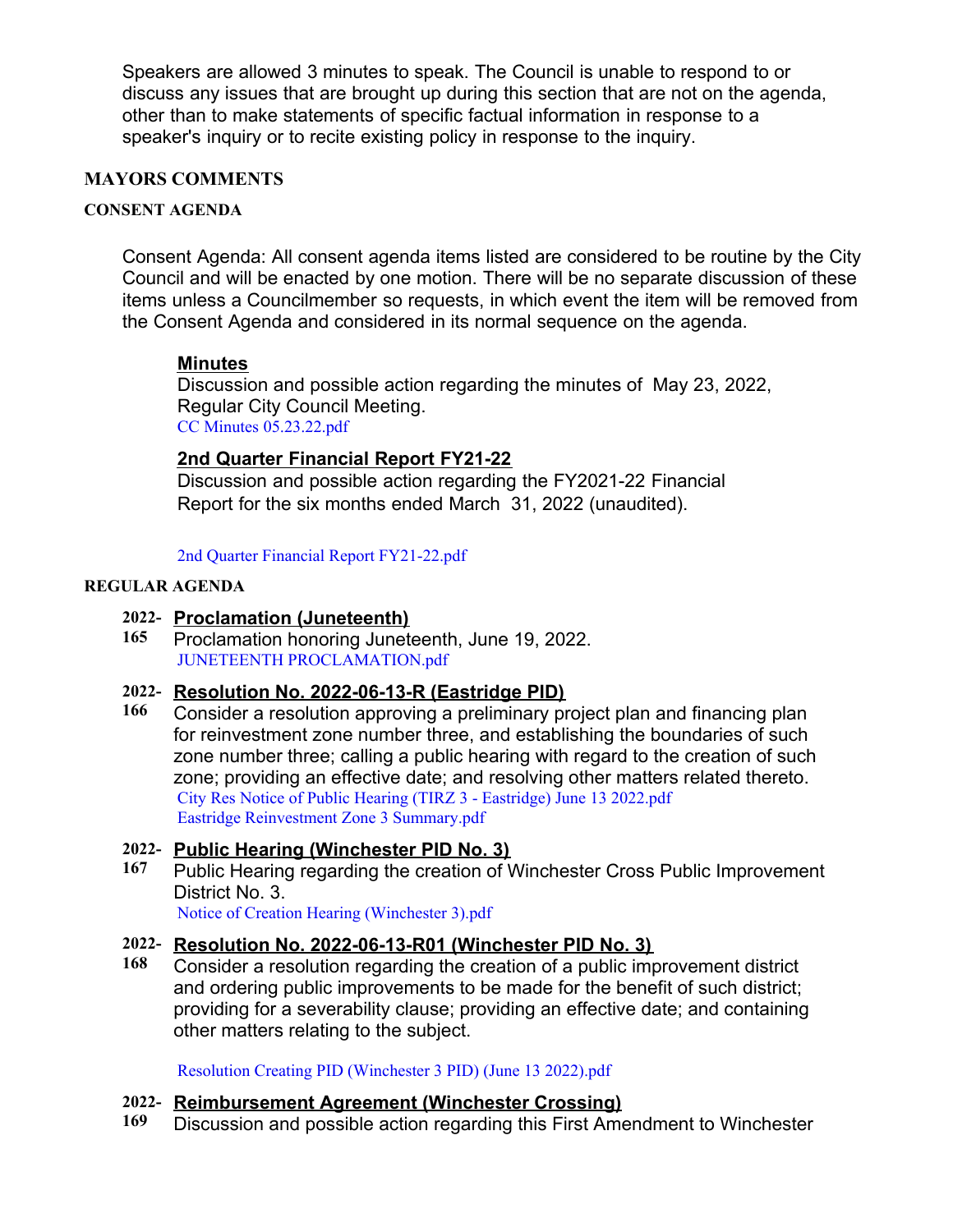Crossing Reimbursement Agreement (this "Amendment") is made and entered into by and between the CITY OF PRINCETON, TEXAS, a general-law municipality in Collin County, Texas ("City"), and D.R.HORTON - TEXAS, LTD., a Texas limited partnership ("Developer"), dated to be effective as of the Effective Date (as defined herein). City and Developer are hereinafter sometimes referred to individually as a "Party" and collectively as the "Parties". [1st Amendmt to WInchester Crossing Reimbursement Agmt C19005D20220601CR1 clean.pdf](https://legistarweb-production.s3.amazonaws.com/uploads/attachment/pdf/1413144/1st_Amendmt_to_WInchester_Crossing_Reimbursement_Agmt_C19005D20220601CR1_clean.pdf)

## **2022- Ordinance No. 2022-06-13 (Juvenile Curfew)**

**170** Discussion and possible action on an ordinance to renew the City's juvenile curfew restrictions adopting offense definitions and penalties for the activities of unaccompanied minors during nighttime and school hours.

[Curfew Ordinance No. 2022-06-13 Renewal 2022 - Draft -.pdf](https://legistarweb-production.s3.amazonaws.com/uploads/attachment/pdf/1413162/Curfew_Ordinance_No._2022-06-13_Renewal_2022_-_Draft_-.pdf)

## **2022- Resolution No. 2022-06-13-R02 (Public Information Act Policy)**

**171** Consideration of Resolution No. 2022-06-13-R02, amending the City's Public Information Act policy. [Res No. 2022-06-13-R02 amending Public Information Act policy C14004D20220601DO2.pdf](https://legistarweb-production.s3.amazonaws.com/uploads/attachment/pdf/1413152/Res_No._2022-06-13-R02_amending_Public_Information_Act_policy_C14004D20220601DO2.pdf)

## **2022- Solicitors Ordinance**

**172** Discussion and possible action on amendments to the City's ordinances regulating activities of solicitors. [Solitication amendment handout C14004D20220609DO1.pdf](https://legistarweb-production.s3.amazonaws.com/uploads/attachment/pdf/1419275/Solitication_amendment_handout_C14004D20220609DO1.pdf)

#### **2022- Resolution No. 2022-06-13-R03 (Legal Service Policy)**

**173** Consideration and possible action regarding Resolution No. 2022-06-13-R03, adopting an Acceptance of Legal Service Policy.

[Resolution No. 2022-06-13-R03 Acceptance of Legal Service Policy C14004D20220606DO2.pdf](https://legistarweb-production.s3.amazonaws.com/uploads/attachment/pdf/1413174/Resolution_No._2022-06-13-R03_Acceptance_of_Legal_Service_Policy_C14004D20220606DO2.pdf)

#### **2022- Sewer Bonds**

**174** Update and discussion with staff regarding an update on sewer projects and the issuance of potential sewer bonds.

## **2022- NSSA**

**175** Discussion and possible action regarding a Non-Standard Wastewater Service Agreement (NSSA) between the City of Princeton, No Bad Days, LLC, and Culleoka Farms, LLC.

[NSSA - NBD - FINAL with Exhibits 6.9.2022.pdf](https://legistarweb-production.s3.amazonaws.com/uploads/attachment/pdf/1418262/NSSA_-_NBD_-_FINAL_with_Exhibits_6.9.2022.pdf)

## **2022- Ordinance No. 2022-06-13-01 (Centric Franchise Agreement)**

- **176** Discussion and possible action regarding an ordinance of the City of Princeton, Texas entering into a franchise agreement with Universal Natural Gas, LLC to allow for the installation of natural gas systems in the City of Princeton public ways.
	-
	-
	-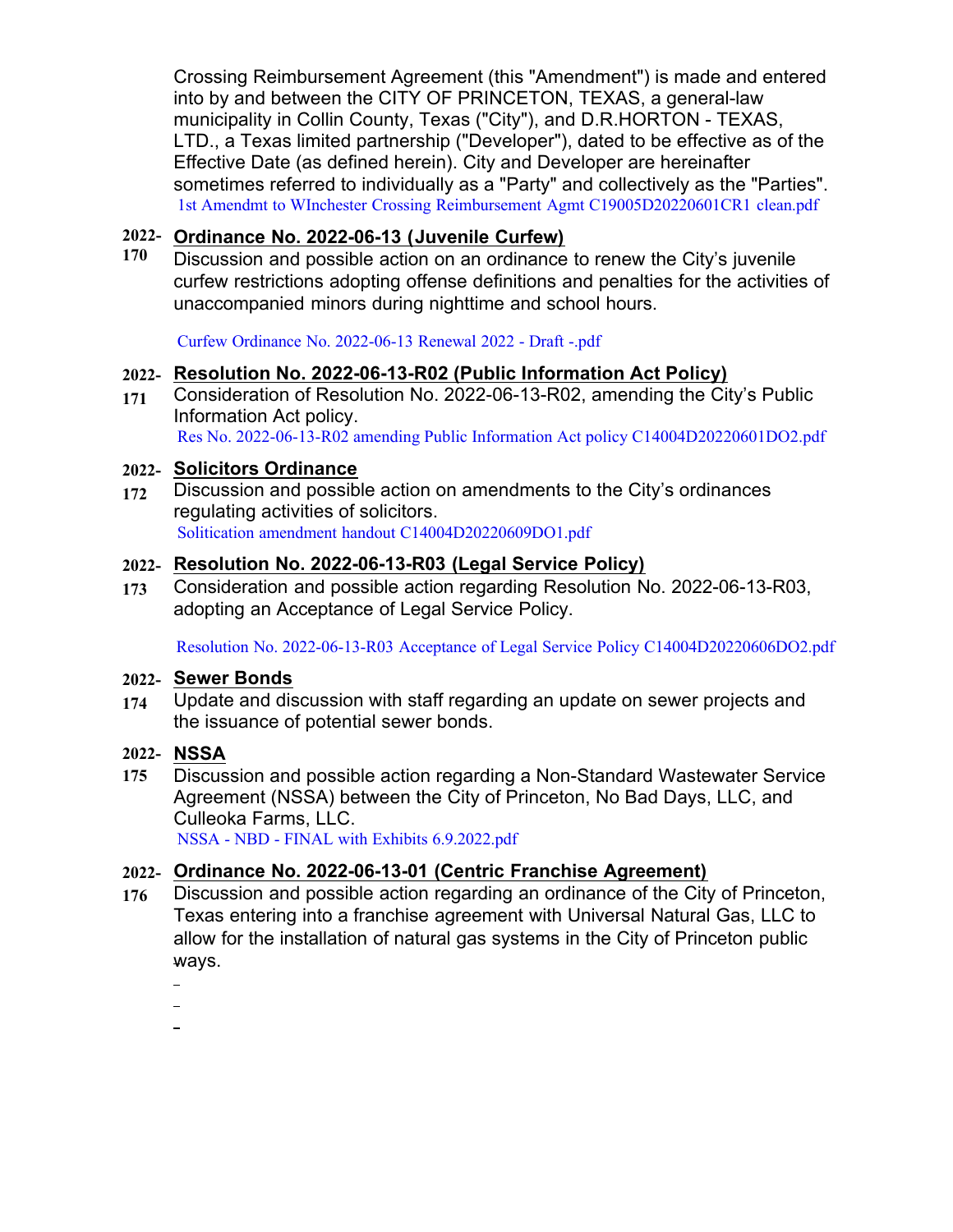Universal\_Centric\_Gas\_Franchise\_Agreement\_-

City of Princeton C14004D20220525DO1 clean for approval .pdf

## **2022- Princeton EDC Memorandum (MOU)**

**177** Discussion and possible action regarding a memorandum of understanding between Princeton Economic Development Corporation, a Type-A economic development corporation (the "EDC"), and Block 20, LLC, a Texas limited liability company for the joint participation to gather public input in regards to a 25-acre parcel west of Tractor Supply. [MOU for Incentive Agreement Clean .pdf](https://legistarweb-production.s3.amazonaws.com/uploads/attachment/pdf/1413732/MOU_for_Incentive_Agreement_Clean_.pdf)

## **2022- Future Agenda Items**

**178** Possible action to approve request for items to be placed on a future agenda and NOT for discussion of these requests.

# **EXECUTIVE SESSION**

Executive Session: Under terms of Chapter 551 of Texas Government Code the City Council may enter into CLOSED SESSION or Executive Session to discuss the following:

Section 551.071 (2) Texas Government Code. Consultation with the City Attorney on a matter in which the duty of the attorney to the governmental body under the Texas Disciplinary Rules of Professional Conduct of the State Bar of Texas clearly conflicts with this chapter on any posted agenda items.

1) Social Media Etiquette

# **ACTION PERTAINING TO EXECUTIVE SESSION**

## **REPORT AGENDA**

1) Next Home Rule Charter Meeting, Wednesday, June 15, 2022, @ 6:30 p.m.

2) Next Regular City Council Meeting, Monday, June 27, 2022, @ 6:30 p.m.

## **CC REPORT AGENDA**

City Council reports about items of community interest regarding which no action will be taken.

# **ADJOURNMENT**

# **CERTIFICATE**

I hereby certify the above Notice of Meeting was posted at the Princeton Municipal Center and copies thereof were delivered to the Mayor, Mayor Pro-Tempore and Councilmembers.

Amber Anderson Digitally signed by Amber Anderson **Amber Anderson** Digitally signed by Amber Anderson Date: 2022.06.09 13:52:52 -05'00'

Amber Anderson, City Secretary